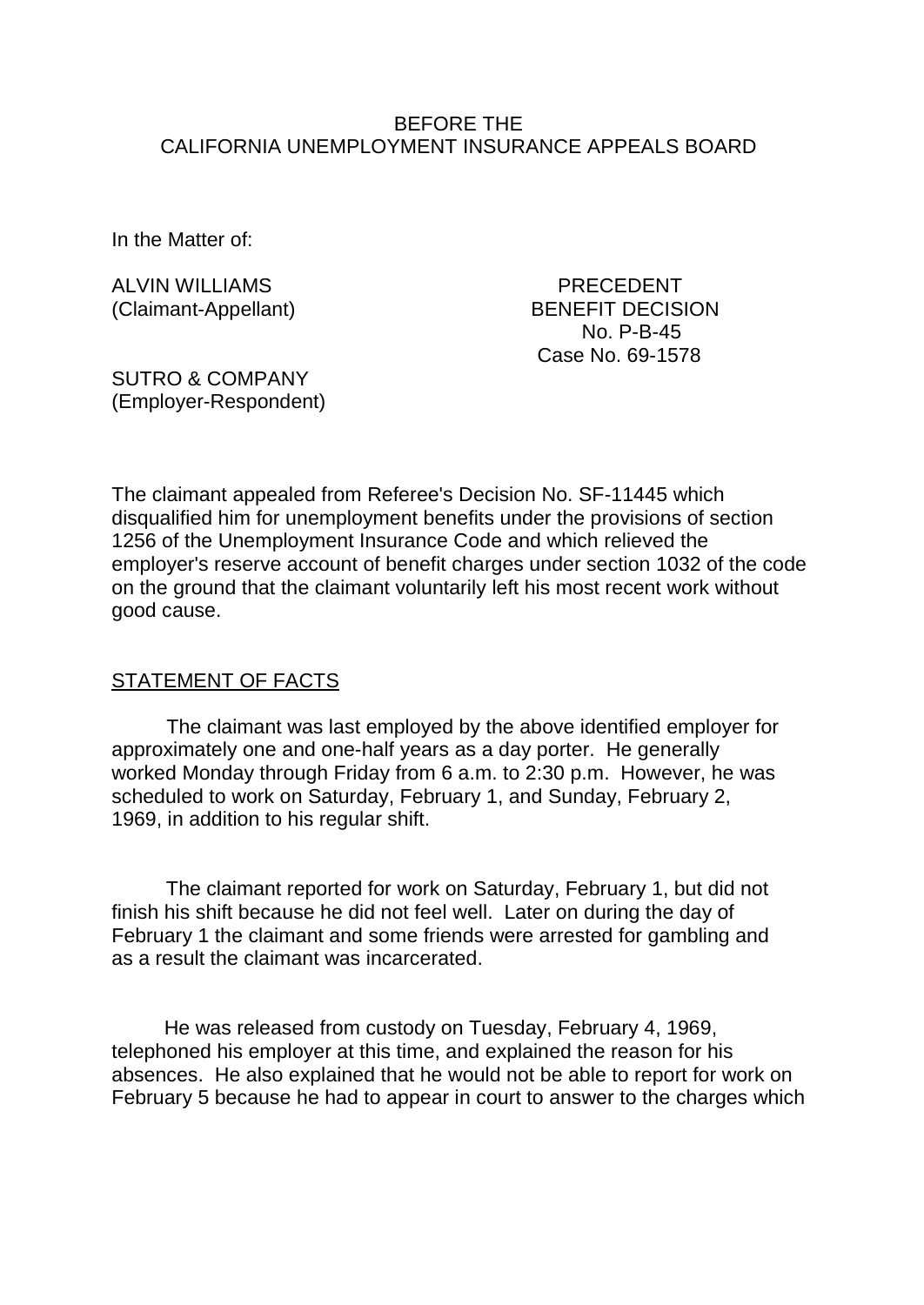resulted in his incarceration, when the claimant appeared in court on February 5, he entered a plea of guilty to the charges placed against him, was fined and released. He reported for work on February 6, 1969 and was discharged because of unreported absences.

## REASONS FOR DECISION

Section 1256 of the Unemployment Insurance Code provides for the disqualification of a claimant and sections 1030 and 1032 of the code provide that an employer's reserve account may be relieved of benefit charges if it is found that the claimant was discharged for misconduct connected with his most recent work or voluntarily left his most recent work without good cause.

Section 1256.1 of the code which was added to the Statute by the 1968 Session of the State Legislature provides in pertinent part as follows:

"1256.1 (a) If the employment of an individual is terminated due to his absence from work for a period in excess of 24 hours because of his incarceration and he is incarcerated and is convicted of the offense for which he was incarcerated or of any lesser included offense, he shall be deemed to have left his work voluntarily without good cause for the purposes of section 1256. . . ."

In this case the claimant was absent in excess of three days because of his incarceration and he was convicted of the offense for which he was incarcerated. He therefore falls squarely within the provisions of section 1256.1 of the Unemployment Insurance Code, and it must be concluded that he voluntarily left his work without good cause for the purposes of section 1256 of the code. The same conclusion applies in regard to the issue under code sections 1030.1 and 1032.